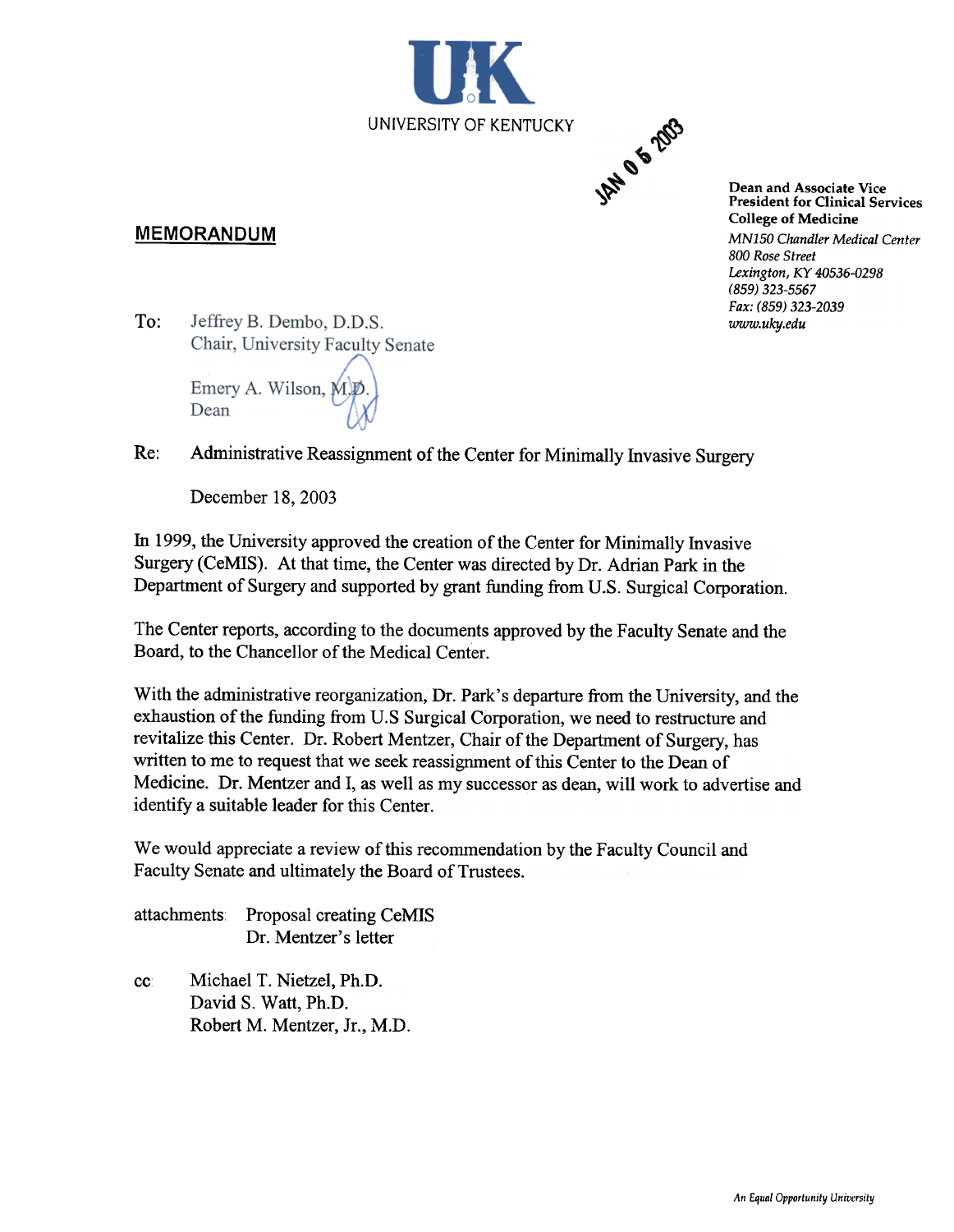# Proposal for the Creation of The Center for Minimally Invasive Surgery

# 1. Goals and Significance.

Advanced surgical techniques in a managed care environment place a premium on those that are minimally invasive. We anticipate that an ever-increasing number of procedures will be performed using these new techniques and will prove not only beneficial to the patient in terms of recovery but also will minimize bed occupancy and reduce costs. The goal of the Center for Minimally Invasive Surgery is to improve clinical service through research, contribute to basic, clinical, and outcomes-based research, and provide educational programs for residents and faculty seeking continuing education.

In addition to Dr. Adrian Park, the proposed Director for CeMIS, a number of other faculty in the College of Medicine, the new School of Public Health, and the Center for Biomedical Engineering will participate in this Center.

#### 2. Justification for creating a center.

The Center has operated informally for some time, and a substantial gift from U.S. Surgical Corporation made clear that there was considerable external interest in the goals of the proposed Center. CeMIS will facilitate the interactions among faculty with surgical interests, provide a framework for interdisciplinary research in basic, clinical, and outcomes-based research, assist with the recruitment of residents and graduate students with special interests in surgery or the development of surgical devices, provide and maintain appropriate facilities, and provide opportunities for the continuing education of faculty. It is also anticipated that the Center will lead to the development of new technology that could be commercialized.

#### 3. Faculty leadership

Adrian Park, MD is proposed as the Director of CeMIS. He will be appointed for a three-year term, will be reviewed in the second year of his appointment, and is eligible for reappointment after appropriate review and consultation with the Dean, Chancellor, and Hospital Director.

Under Dr. Park's direction, a steering committee was assembled to provide some guidance to the center and the related Ambulatory Surgery Center. A new Advisory

-continued-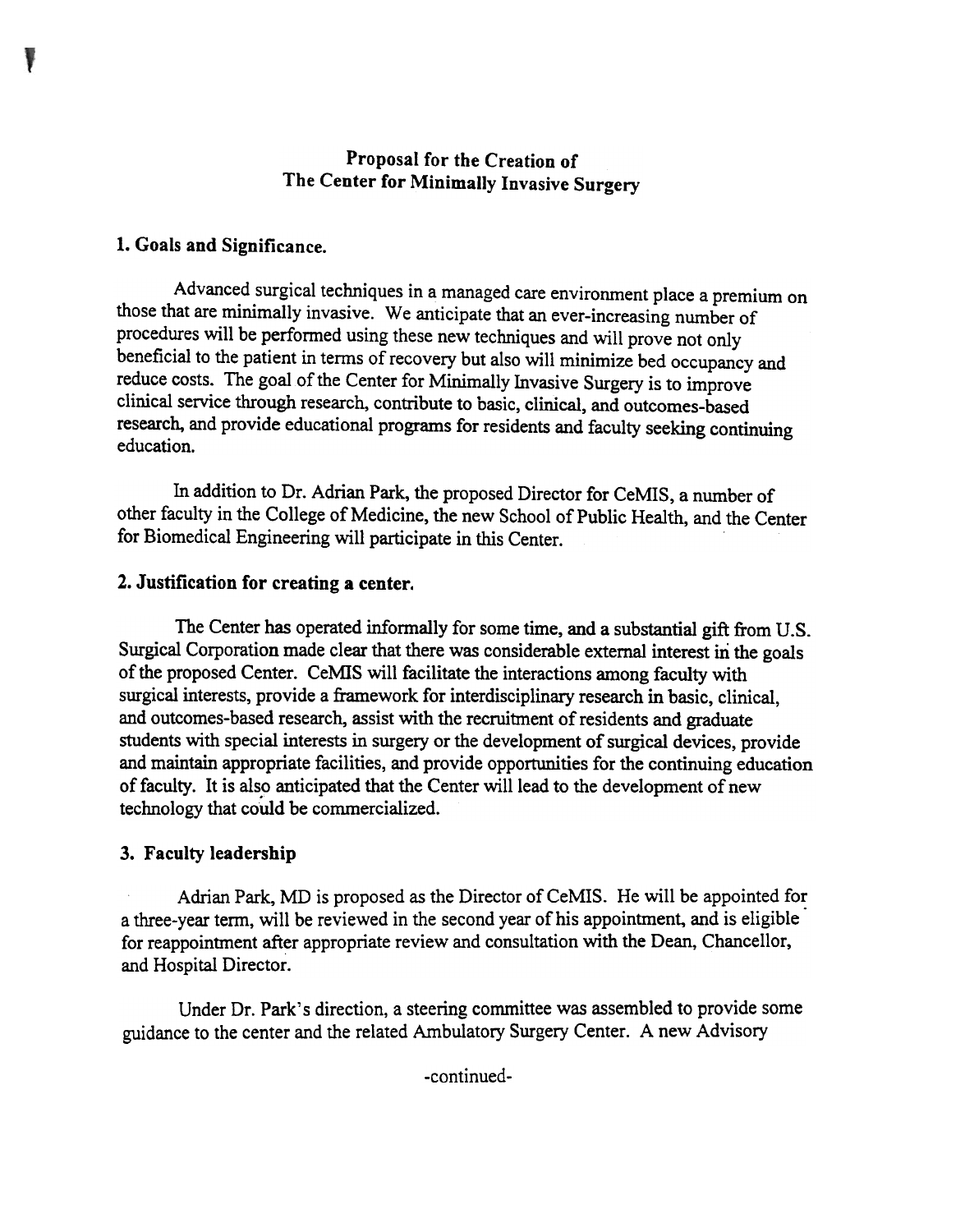Committee will be appointed to replace this committee. The Advisory Committee will have representatives who will reflect the multidisciplinary interests and broad mission of CeMIS:

Adrian Park Robert Mentzer David Watt Daniel Wermeling Delwood Collins Joe Claypool Kenneth Muse

## 4. Reporting relationships.

The Center will report to the Chancellor of the Medical Center

## 5. Staff and facilities requirements.

Space identified for CeMIS will house offices for the Director, clerical assistants; faculty trained in minimally invasive techniques, fellows, clinical scholars in training, nurses who coordinate patient care servies, a coordinator for the teaching laboratory, and a computer programmer for the Immersadesk.

CeMiS will also include a teaching laboratory, with administrative support space, for the instruction of faculty, house staff, and students in the skills required to master techniques and procedures of minimally invasive surgery. The Immseradesk will be located in the Center and will be used for training and research. A telesurgery conference facility will also be housed in CeMiS.

CeMIS will initialy be located on the  $3<sup>rd</sup>$  floor of the University Hospital clinic wing in rooms C-304, C-308, C-310,.C-312, C-316, C-318, and C-315. Rooms C-301 and C-303 will be a common, patient-waiting and reception location.

The plan for the first three years is to maintain staffing at the proposed levels. The number of core faculty will, however, substantially increase.

## 6. Needed equipment and instrumentation.

The equipment and instrumentation currently available for the performance of minimally invasive procedures is being inventoried. CeMIS will identify three general categories of "emergency replacement", "necessary and plan-to-obtain" and "value-added equipment". Once these categories have been completed, CeMIS will work with the University Hospital to develop a process for acquiring this equipment.

-continued-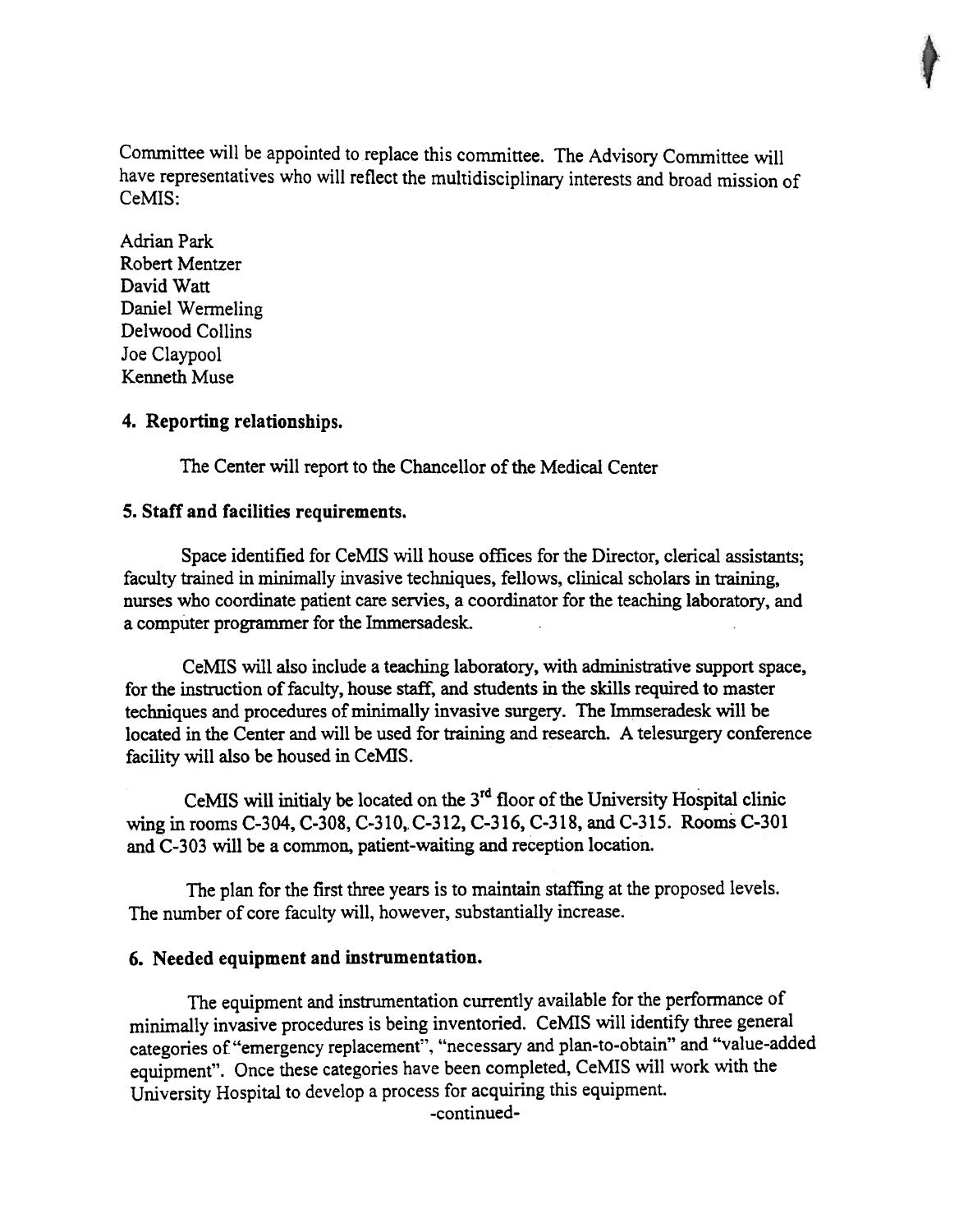## 7. Projected operating costs.

 $\mathbf{I} \subset \mathbb{R}$ 

The projected operating costs are shown below for the first three years of operation.

|                 | <b>YR01</b> | YR02      | YR03      |
|-----------------|-------------|-----------|-----------|
| Personnel       | \$215,000   | \$220,000 | \$225,000 |
| <b>Supplies</b> | 25,000      | 30,000    | 30,000    |
| Equipment       | 105,000     | 120,000   | 130,000   |
| Totals          | \$350,000   | \$370,000 | \$385,000 |

These funds will come either from the gift from the U.S. Surgical Corporation or Hospital funds.

# 8. Potential for generating extramural funds

This Center is expected to generate new extramural funding.

The establishment of the Center will provide a formal organizational structure through which Center faculty can apply for both Training and Program Project Grants from the NIH, as well as similar programs through other organizations and industry.

As core faculty or other associated faculty accrues grants and contracts, the awards will be listed in the UKRF summary under their respective departments holding their primary appointments. Indirect costs will be split according to the percentages listed on the Internal Approval Forms.

# 9. Other Proposed Benefits

This Center will provide an invaluable resource for the Commonwealth of Kentucky: it will be a significant research and training resource within the Commonwealth and will ultimately contribute to the well being of the people of the Commonwealth. The Center will also aid in the development of biotechnology industries within the Commonwealth and will prove to be an invaluable aid to such companies once established.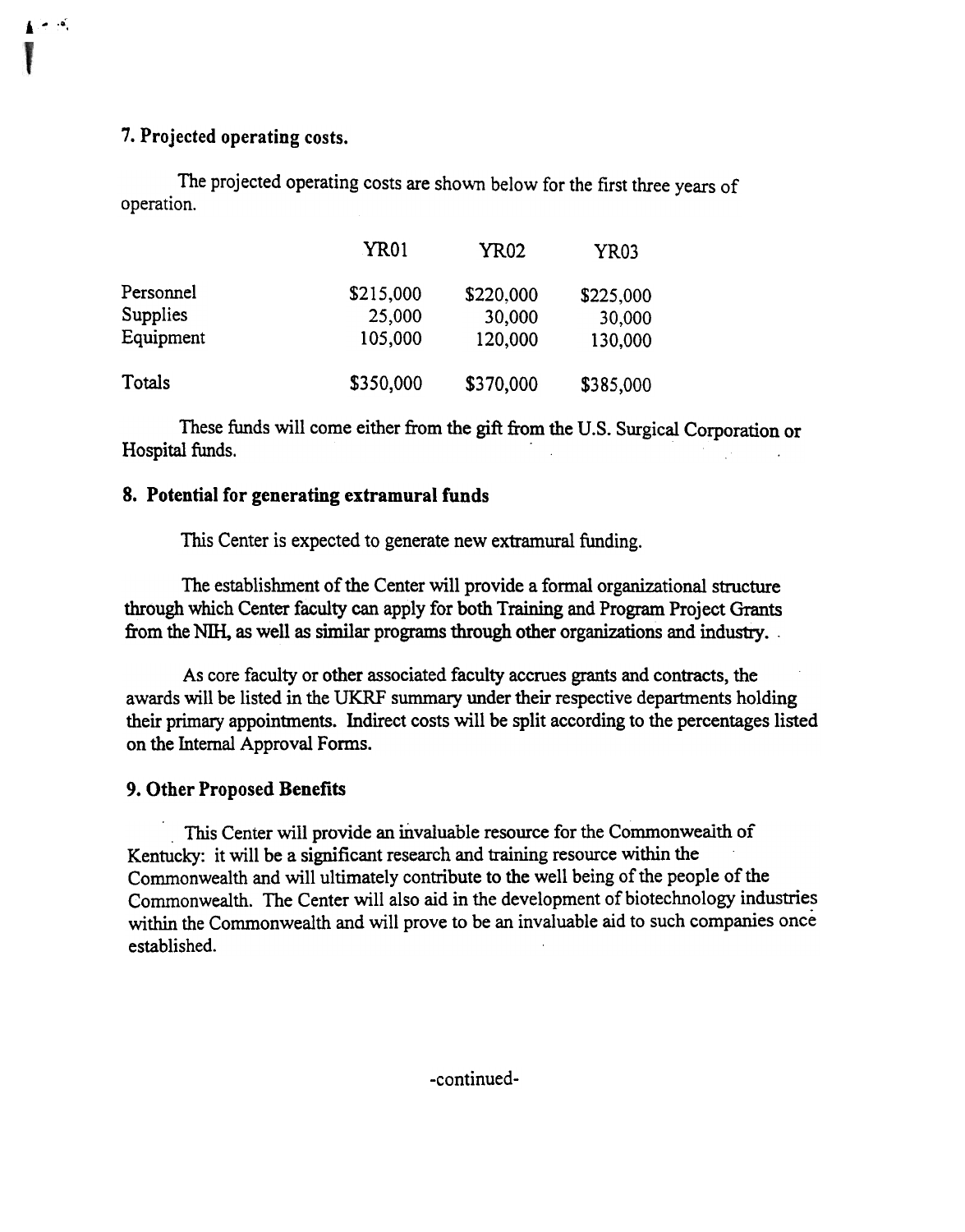#### 10. Possible faculty members in the center

Adrian Park, MD M. Clive Robinson, MD Michael Mastrangelo, MD Paul DePriest, MD Larry Butler, MD Fred Ueland, MD Deborah Blades, MD Robert Gewirtz, MD Benjamin Warf, MD Raleigh Jones, MD Joseph Valentino, MD Carol Fowler, MD Andrew Pulito, MD James Lovett, MD Henry Vasconez, MD Jozef Zoldos, MD Juan Ochoa, MD Bernard Boulanger, MD Larry Munch, MD Christopher Kwolek, MD Michael Donnelly, Ph.D David Sloan, MD Benjamin Warf, MD Donald Witzke, MD Charles Knapp, Ph.D Douglas Scutchfield, MD

Alan Male, Ph.D

Anna Rockich, Pharm D Dun-Xue Mu, MD Daniel Birch, MD Scott Roth, MD William Charash, MD James Hoskins

min-invas-surg.doc

Director of MIS MIS Cardiothoracic Surgery MIS GI/Transplant Surgery MIS Gynecology

MIS Neurosurgery

MIS Otolaryngology

MIS Pediatric Surgery

MIS Plastic Surgery

MIS Trauma Surgery

MIS/Urology/Transplant MIS Vascular MIS Education Group

Director, Ctr of Biomedical Engineering Director, Ctr for Health Services Management and Research Director, Ctr for Robotics and Manufacturing Systems Director of Clinical Research . MIS CT Fellow '98 MIS Laparoscopy Fellows

MIS Research Fellow '98 MIS Computing/Immersadesk